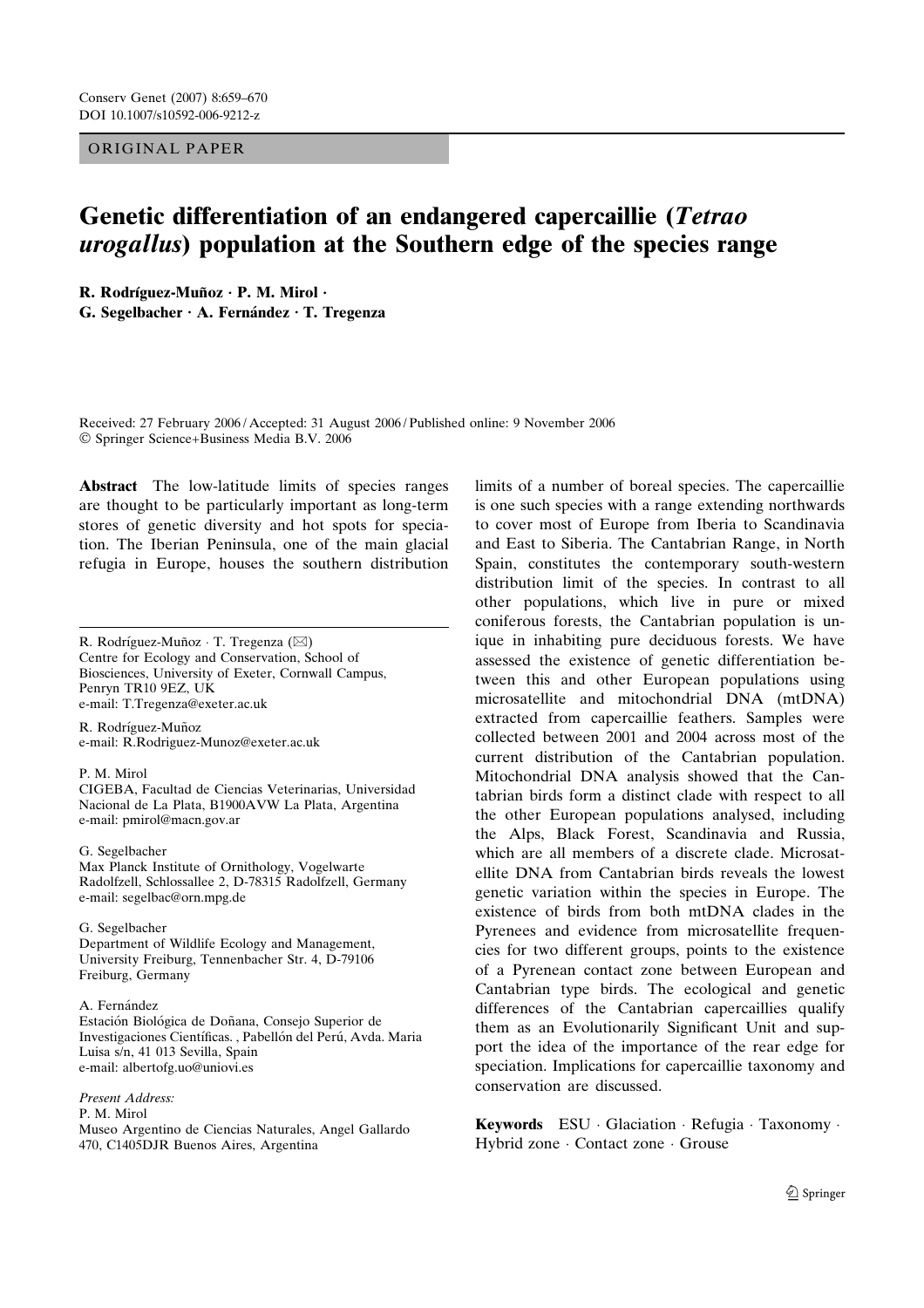### **Introduction**

Besides its intrinsic interest in relation to the temporal processes driving speciation and species distributions (Barraclough and Nee 2001), the identification of species subunits from genetic analyses has recently become a matter of interest from a conservation perspective. Historically, nature conservation has focused on the protection of ecosystems and species as a whole. New insights support the importance of preserving genetic variation within species, defining Evolutionarily Significant Units (ESUs) as distinct population segments (Moritz 2002). Differences among populations of the same species can arise either from processes of divergent selection or from neutral processes particularly where there are colonisation events or long-term historical isolation (Moritz 2002; Tregenza 2002). The importance of quaternary glaciations in moulding the current phylogeographical patterns is well established (Avise and Walker 1998; Hewitt 2000). Temperature cycles linked to glacial periods have produced alternate expansions and contractions together with North and Southward shifts of species ranges (Hewitt 2000). During peaks of ice extension, most species have been relegated to a few milder climate areas located at low latitude (Taberlet et al. 1998). The importance of the low latitude range edges as long-term stores of genetic diversity and hot spots for speciation has been recently stressed (Martin and McKay 2004; Hampe and Petit 2005).

The Iberian Peninsula was one of the main glacial refugia in Europe (Taberlet et al. 1998), with a number of well-studied contemporary contact zones between historically Iberian populations and the descendants of more Easterly refugia (Butlin et al. 1992; Guillaume et al. 2000). Close to the Pyrenees, to the West, the Cantabrian Range runs parallel to the North Iberian coast, acting as a boundary between two very distinct biogeographical regions, the Atlantic to the North and the Mediterranean to the South (Gómez and Lunt 2006). This particular position has allowed this range to maintain stable populations of many Boreal and Central European species during warm periods as well as acting as a refugia during the glaciations (Gómez and Lunt 2006).

The capercaillie *(Tetrao urogallus)* is a bird species inhabiting coniferous and mixed forests from Western Europe to Eastern Siberia (Storch 2000). Phenotypic characters have led to the description of twelve different subspecies (de Juana 1994), but there is still a shortage of genetic analyses supporting current classification. Moreover, a recent study based on mtDNA found no clear evidence for the presence of the subspecies previously described in Finland from morphology, display song and allozyme loci (Liukkonen-Anttila et al. 2004). Although no accurate data are available on historical distribution, recent isolation of the Cantabrian population from its nearest neighbour in the Pyrenees is thought to date from at least the 18th century (Castroviejo et al. 1974). In contrast with the coniferous forests inhabited by all other populations, Cantabrian forests are deciduous, with a dominance of oak (Quercus petraea and Quercus pyrenaica) and beech (Fagus sylvatica). Evidence from palynological studies, indicates that conifers were replaced by deciduous forests during the Holocene, with only a small relict Scots pine (Pinus sylvestris) forest having survived (García Antón et al. 1997). The absence of conifers is a major habitat difference between capercaillies living in the Cantabrian range and those living elsewhere (Quevedo et al. 2006). Pine needles are one of the main food sources for capercaillies elsewhere in the world, whereas those inhabiting the Cantabrian Range have a distinct diet, with beech buds and holly tree leaves substituting the pine needles as the main source of food during the winter (Castroviejo 1975; Rodríguez and Obeso 2000). Based on this ecological divergence and some significant differences in morphology between the Cantabrian and the Pyrenean capercaillies, the former population was described as belonging to a different subspecies (Castroviejo 1967), the Cantabrian capercaillie (T. u. cantabricus). Because of its geographic location, at the edge of the species distribution and in one of the main glacial refugia across Europe (Hewitt 2000), the study of this population is particularly interesting. The Cantabrian capercaillie presumably survived through the Ice Ages somewhere in Iberia, and its contemporary distribution together with its relationships with other capercaillie populations are present day evidence of its evolutionary history.

It has been persuasively argued that the capercaillie is a good indicator or 'umbrella' species, since it is confined to undisturbed environments with high species diversity (Suter et al. 2002; Pakkala et al. 2003). Additionally, within the Cantabrian Range the capercaillie is, together with the brown bear, the major flagship species in relation to the conservation of protected areas. Thus, in practical terms, preservation of this population is closely linked to the preservation of the whole forest ecosystem. Over the last two decades both the population size and the distribution area of the Cantabrian capercaillie have decreased dramatically (Obeso 2003). Understanding the phylogeography and the genetic status of this population are two key issues for the rationalization of any recovery action to be taken.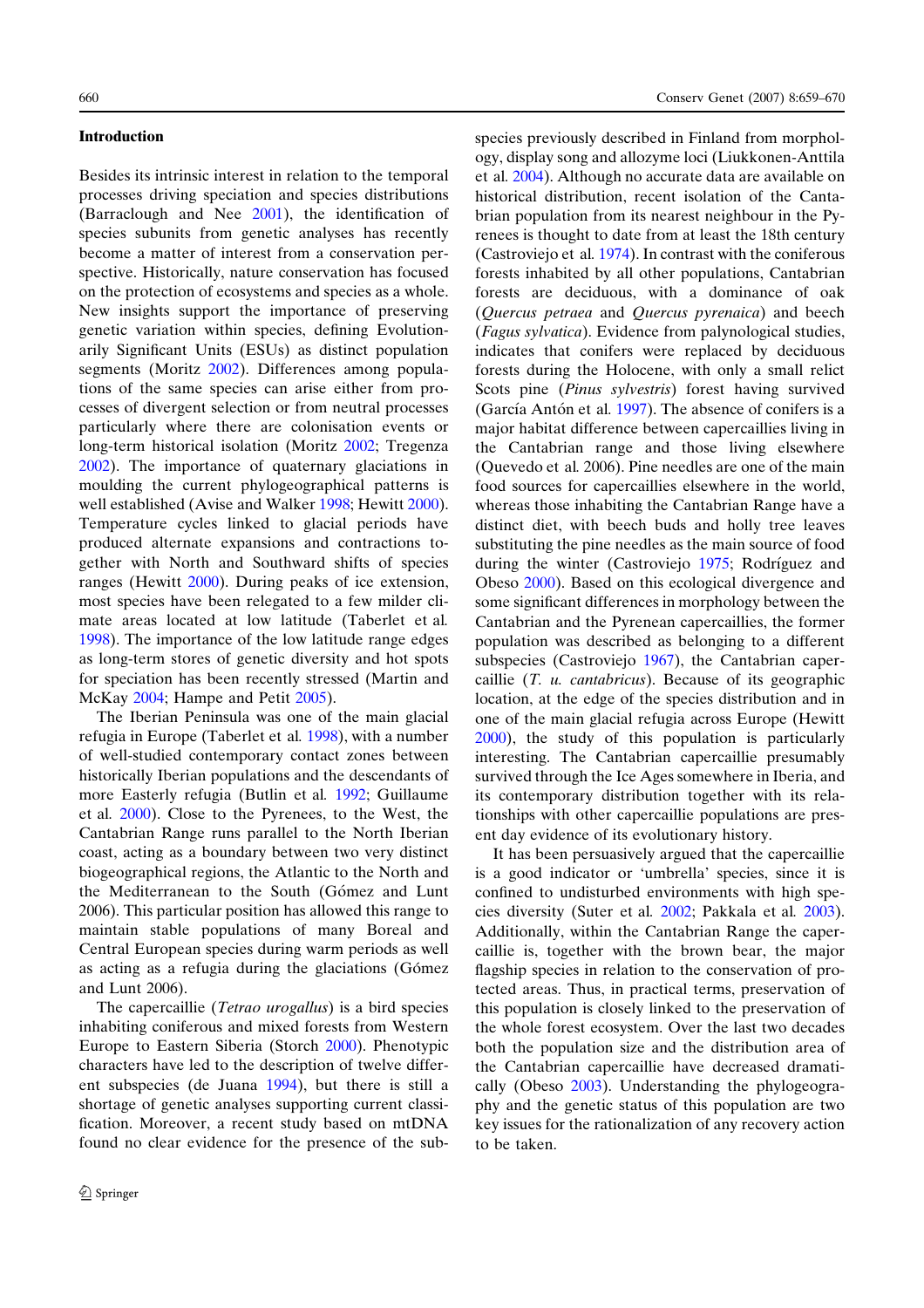By combining microsatellite and mtDNA analysis, we aim to assess (1) the degree of genetic differentiation of the Cantabrian capercaillie population, (2) its present genetic diversity, and (3) the position of the Pyrenees in the current phylogeographic scenario of the capercaillie in Europe.

### Materials and methods

### Sampling procedure

Between 2001 and 2004, we collected feathers found around lekking grounds, across most of the current range of the species in the Cantabrian Range (Fig. 1). Most samples were collected during early spring and late summer, in connection with the mating and moulting seasons, respectively. We selected sampling sites to cover the entire contemporary range of the population, but the very low density of the eastern and central parts of the range reduced the number of samples found in those areas. To assess phylogeographic status, we included samples from the Pyrenees as well as from other European populations (Segelbacher et al. 2003b).

### Laboratory protocol

Total DNA was extracted from feathers using DNeasy Tissue Kit (QUIAGEN) following the manufacturer's instructions with some modifications already described

Fig. 1 Sample areas included in the analyses. Inset shows detail of the Cantabrian Range including the location of sample sites and the number of birds of each haplotype sampled at each site (each symbol represents a bird)

for this species (Segelbacher and Storch 2002). Feathers were processed by cutting the tips into small pieces to be used together with the remains of skin attached around them.

### Mitochondrial sequencing

The amplification of a fragment of the control region (CR) of the mtDNA was carried out with primers PHDL (5'-AGG ACT ACG GCT TGA AAA GC-3', (Fumihito et al. 1995) and PH-H521 (5'-TTA TGT GCT TGA CCG AGG AAC CAG-3', (Randi and Lucchini 1998). These primers amplify domains IA and IB of the CR, where variability is higher than in other domains in this region (Lucchini et al. 2001). The control region of the Pyrenean samples was PCRamplified with the heavy strand primer (5¢-GTG AGG TGG ACG ATC AAT AAA T-3') annealing in the control region (3¢ position—nucleotide 401 in Gallus gallus) and the light strand primer (5¢-TTG TTC TCA ACT ACG GGA AC-3<sup>'</sup>) annealing in the adjacent tRNAglu region (3¢ position—nucleotide 16741). PCR were performed in 50  $\mu$ l volumes including 0.5  $\mu$ M of each primer, 200  $\mu$ M dNTPs, 1.5 mM MgCl<sub>2</sub> and 1U Taq polymerase (Bioline) in  $1 \times$  reaction buffer (as provided in the Bioline kit), with BSA at a final concentration of 0.1  $\mu$ g/ $\mu$ l. The amplification consisted of an initial hot start of 15 min at  $95^{\circ}$ C, after which the enzyme was added, followed by 30 cycles of 1 min at  $94^{\circ}$ C, 1 min at 57 $^{\circ}$ C and 1 min at 72 $^{\circ}$ C, and a final incubation of  $3 \text{ min}$  at  $72^{\circ}$ C. The products were

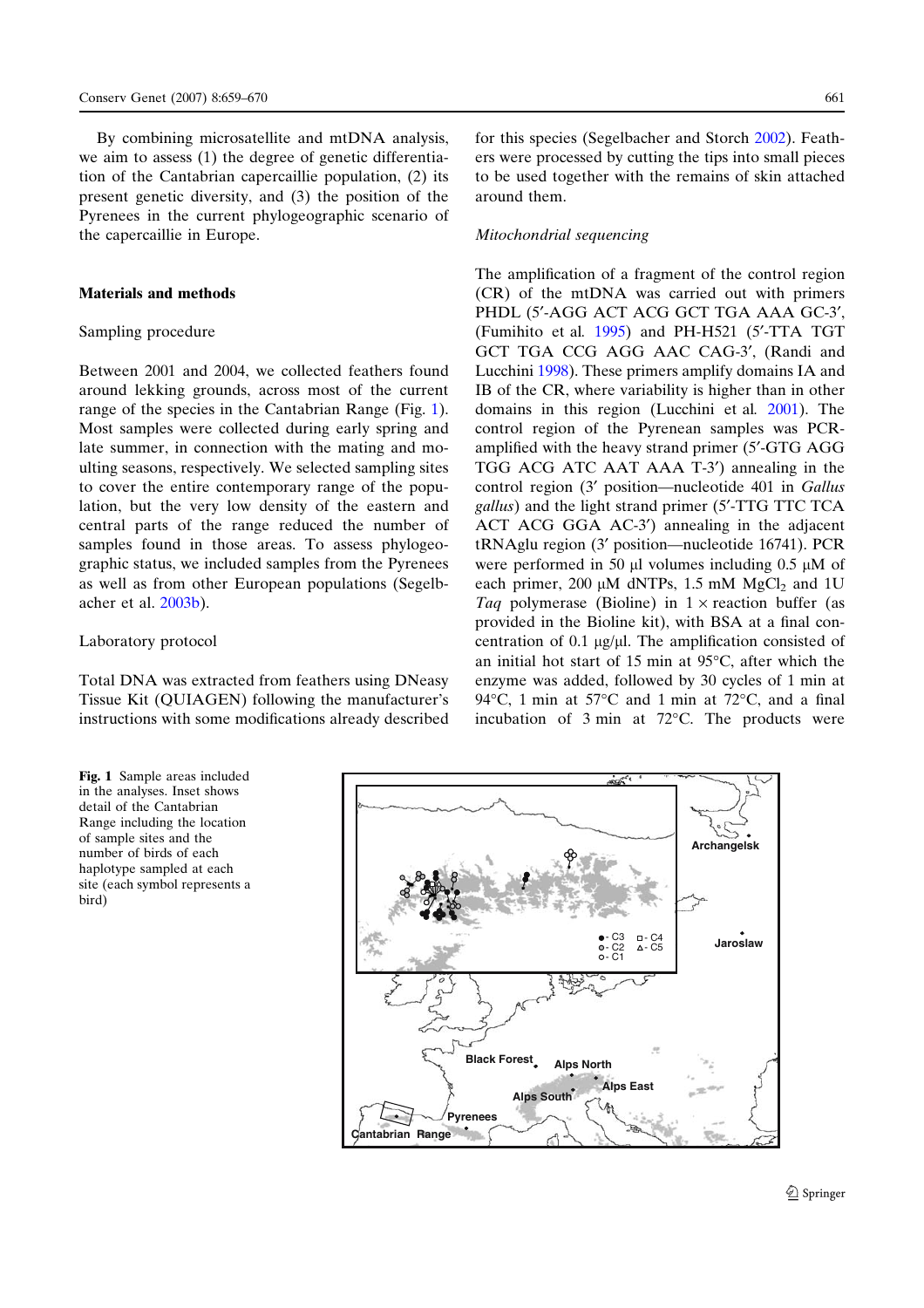purified using QIAquick columns (QIAGEN) and sequenced with an automated sequencer. Sequences (GenBank accession numbers DQ398960–DQ396971) were aligned with CLUSTAL-X (Thompson et al. 1997).

### Microsatellite typing

Individual samples were genotyped at 8 tetranucleotide microsatellite loci (Tut1, Tut2, Tut3, Tut4, BG 4, BG5, BG15, BG18; Segelbacher 2002). PCR amplifications and genotyping were conducted as described elsewhere (Segelbacher et al. 2000; Piertney and Höglund 2001; Segelbacher and Storch 2002). PCR fragments were resolved by electrophoresis by labelling the primers with fluorescent dye and running the fragments on an ABI 377 genetic analyser. We used internal standards (reference individuals) and external standards (ABI ROX350) for each single run to exclude any scoring errors. To detect whether contamination with exogenous DNA or PCR products had occurred, negative controls were included in each set of extractions and PCR amplifications. Amplification of the cloned locus aided in size determination and also served as a positive control. To avoid contamination, DNA extractions, pre-PCR pipetting and post-PCR pipetting were carried out in different rooms and aerosol-resistant filter pipette tips were used throughout. Each feather sample was typed at least three times to check for genotyping errors (e.g. false homozygotes.

# Data analyses

# Mitochondrial DNA

We analysed population genetic structure using analysis of molecular variance (AMOVA) in ARLEQUIN (Schneider et al. 1997), which was also used to calculate the frequency distributions of the nucleotide differences in all possible pairwise comparisons (mismatch distributions). Slatkin and Hudson (1991) demonstrated that the mismatch distributions of stable populations have a ragged profile due to stochastic lineage loss. In contrast, an exponentially growing population has a smooth unimodal distribution approaching a Poisson distribution. This reflects a star like genealogy in which all of the coalescent events occurred in a short period of time. We used Harpending's raggedness index  $(t)$  to test the significance of the distribution, which produces larger values for multimodal distributions. We also used ARLEQUIN to calculate Fu's test of selective neutrality (Fu 1997). This test evaluates the probability of observing a random neutral sample with a number of alleles similar or smaller than the observed value, given the observed number of pairwise differences, taken as an estimator of  $\theta$ , and detects deviations from the pattern of polymorphism expected from a neutral model of evolution in a demographically stable population. The  $F$  statistic is very sensitive to population demographic expansion, which generally leads to large negative values.

We used the program FLUCTUATE (Kuhner et al. 1998) to make simultaneous estimates of present day  $\theta$ and the population growth rate g, assuming an exponential model of growth and using a maximum likelihood approach. The parameters used for the simulations were obtained by running a hierarchy of likelihood-ratio tests in MODELTEST 3.0 (Posada and Crandall 1998) to choose the model of evolution which best fitted the data. MODELTEST calculates the likelihood ratio test statistic  $\delta$  and its associated Pvalue using a  $\chi^2$  distribution in order to reject or fail different null hypothesis about the process of DNA substitution.

We inferred the phylogenetic relationships between species using the maximum likelihood approaches in PAUP 4.0b10 (Swofford 1998). We selected the model of nucleotide substitution using MODELTEST 3.0, as above. Heuristic searches were conducted with 1,000 random sequence addition replicates. Because classic phylogenetic methods are not directed toward analysis of intraspecific data, we constructed networks based on statistical parsimony using the program TCS 1.06 (Clement et al. 2000). Phylogenetic methods assume that ancestral haplotypes are no longer present; yet coalescent theory predicts that ancestral haplotypes will be the most frequent sequences sampled in a population level study. Statistical parsimony is particularly useful to estimate robust networks when few nucleotide differences exist among haplotypes, and to assign outgroup weights to haplotypes, allowing hypothesis testing about geographical origin (Emerson et al. 2001; Posada and Crandall 2001).

## Microsatellites

To obtain standard estimates of genetic diversity within and between sample sites we used genotype and allele frequencies of the microsatellite loci. We assessed relative genetic variation in each population using allele frequency data to calculate the mean number of alleles and observed heterozygosity  $H<sub>O</sub>$ , and gene diversity  $H_E$  (Nei 1972), and  $F_{IS}$  using the GE-NETIX software (Belkhir et al. 2004). We assessed the relative amount of genetic variation in each population using allele frequency data from which allelic richness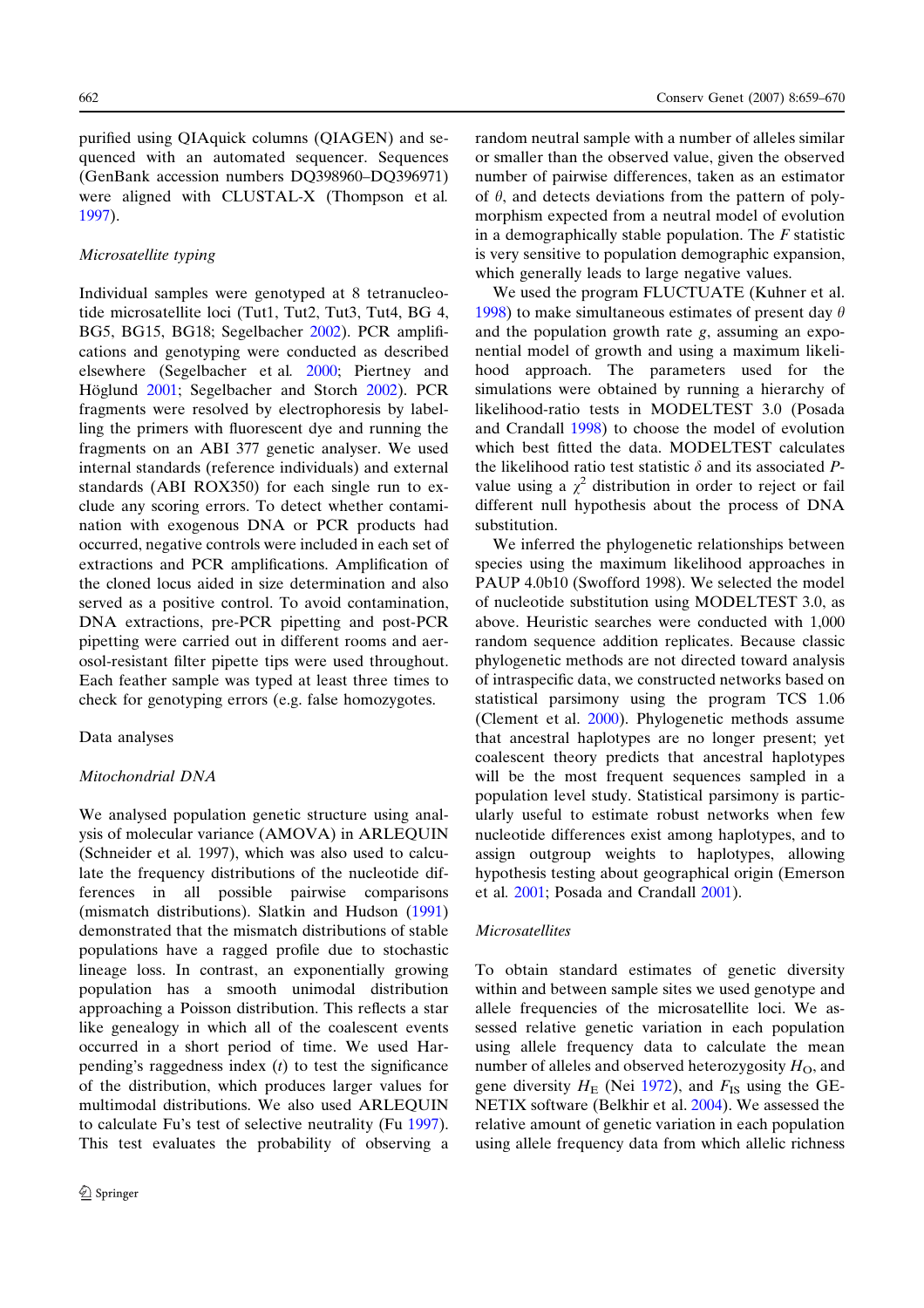(Petit et al. 1998) was determined using FSTAT Version 2.93 (Goudet 2001). Allelic richness is a measure of the number of alleles independent of sample size, and hence allows comparison of this quantity between samples of different sizes. We used the clustering method described by Pritchard et al. (2000) to infer population structure and to assign individuals of different haplotypes to populations using multilocus genotype data as implemented in the program STRUCTURE 2.1. Assuming Hardy–Weinberg equilibrium and complete linkage equilibrium between loci within populations, allele frequencies and assignment of individuals to populations were inferred using a Bayesian approach. All runs were based on 100,000 iterations after a burn-in period of 20,000 iterations. A minimum of ten independent runs were conducted in order to assess the consistency of results across runs, using admixture and non-admixture models without incorporation of population information. As results of independent runs and between models did not differ much, we assume convergence was reached. Patterns of differentiation were visualized by Factorial Correspondence Analysis (FCA) of individual multilocus scores computed using GENETIX. This analysis is an ordination method that projects individuals into a multidimensional space according to their allelic composition. In this analysis we have omitted the Russian samples (Archangelsk and Jaroslaw, Table 1) because for the analysis of the Pyrenean samples we only used the possible neighbouring populations (Cantabrian Range and Alps). To perform the FCA, we used a subset of 90 birds from the Alps together with all the available samples from the Cantabrian Range and the Pyrenees.

We used Bottleneck 1.2.02 (Cornuet and Luikart 1996) to detect recent population bottlenecks using our allele frequency data. As suggested by Luikart et al (1998), in the absence of any information on the pattern of mutations in the microsatellites in use, we ran a

Table 1 Sampled localities and number of individuals used for mitochondrial DNA and microsatellite analyses

| Region               | mtDNA        | Microsatellites | Total |
|----------------------|--------------|-----------------|-------|
| Cantabrian Range     | 37           | 20              | 37    |
| Pyrenees             | 22           | 16              | 22    |
| Europe               | 13           | 275             | 2,756 |
| <b>Black Forest</b>  | 3            | $\theta$        | 3     |
| Alps N               | 3            | 130             | 130   |
| Alps S               |              | 36              | 36    |
| Alps E               | 2            | 47              | 47    |
| Archangelsk (Russia) | $\mathbf{0}$ | 44              | 44    |
| Jaroslawl (Russia)   |              | 18              | 18    |
| Total                | 72.          | 311             | 18    |

TPM model (95% step-wise mutations with a variance of 5%); a Wilcoxon-test and observed mode shift in allele sizes provides evidence of past population size bottlenecks.

# Results

### Mitochondrial DNA

We examined a total of 72 samples, including 37 from the Cantabrian Range, 22 from a common locality in the Pyrenees and 13 from four other populations in Europe (three in the Alps and one in the Black Forest, Fig. 1). Sequences from the Cantabrian Range and Alps/Black Forest samples were 402 bp long, whilst those from the Pyrenees were 250 bp long, due to differences in the primers used in our two laboratories. We found five different haplotypes in the Cantabrian Range (C1 to C5). Haplotype C3 is the most frequent (17 individuals) and is found in 5 out of 9 different collection sites, followed by C2 (12 individuals) and C1 (6 individuals). Haplotypes C4 and C5 are unique. In the Alps/Black Forest we found seven different haplotypes (E1 to E7). Haplotype E1 is found in five individuals, E4 and E6 in two individuals each, and the rest are unique. In the Pyrenees we found four haplotypes, C4p (11 individuals), C2p (two individuals), E1p (seven individuals) and E2/E4/E6p (two individuals). There was total correspondence among those four haplotypes and C4, C2, E1 and E2/E4/E6, although because sequences from the Pyrenees are 250 bp long, we lose the differences between these three last haplotypes. Our results indicate that there are 13 individuals with Cantabrian-like haplotypes and nine with Alps/Black Forest like haplotypes in the Pyrenees. The most common Cantabrian-like haplotype in the Pyrenees (C4) is found only in one bird in the Cantabrian Range, whilst the most common haplotype in the Cantabrian Range (C3) has not been found in the Pyrenees. It is noteworthy that all the samples from the Pyrenees were collected in the same locality, which means that both haplogroups are living in sympatry.

There are five substitutions fixed between haplotypes C and E, plus one deletion. Nucleotide diversity is very similar in the Cantabrian Range and the Alps/ Black Forest, but much higher in the Pyrenees (Table 2). Although the sequences obtained for the Pyrenean sample are shorter, it is very unlikely that in the 152 bp difference between these sequences and the rest, they could have accumulated enough shared differences between them that would have changed their inclusion within the E or C haplogroups. We detected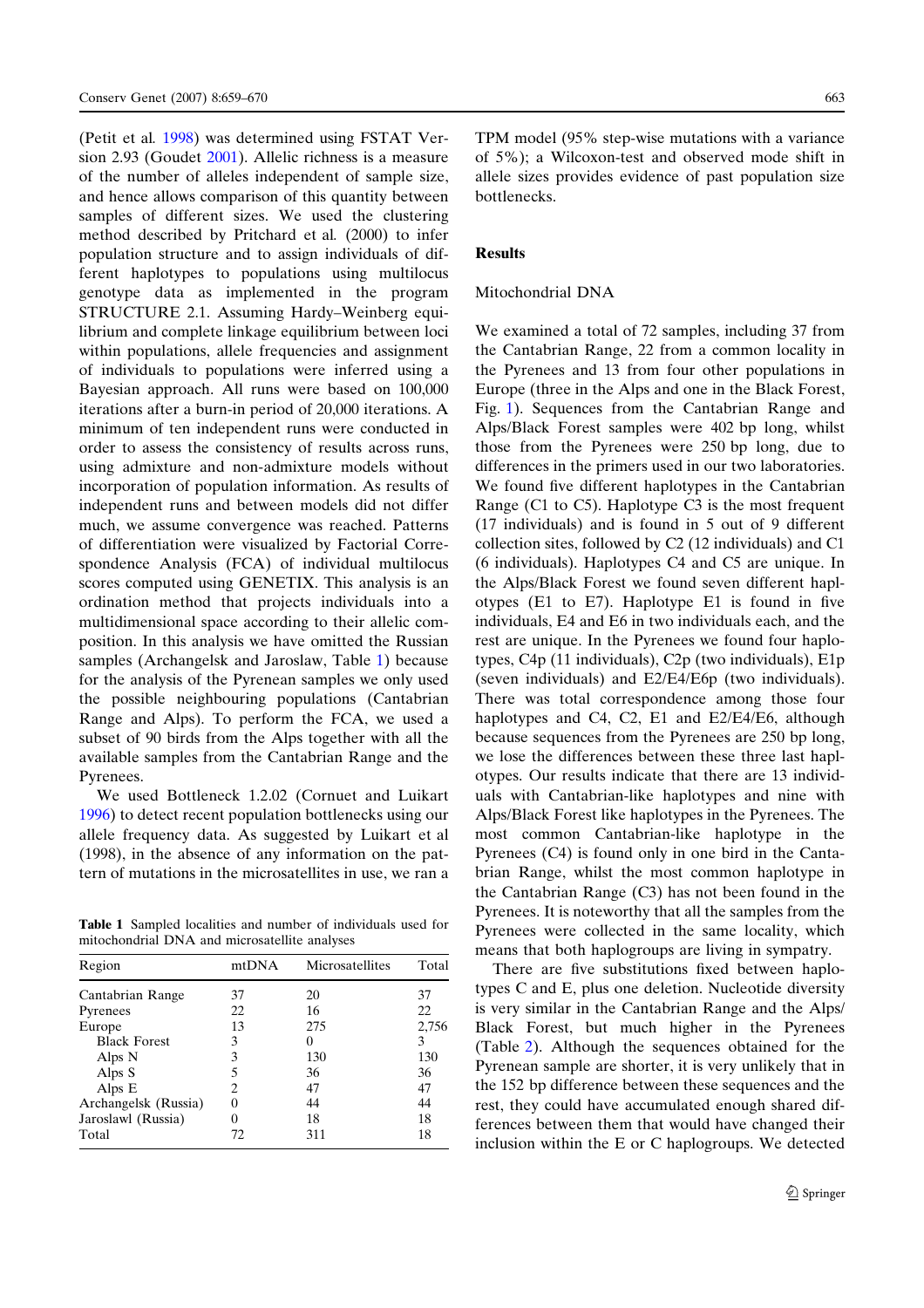| Region               | n  | H | π                      | $\theta_{\rm S}$     | $\theta_{\pi}$       |        |        | Tajima's $D$              | Fu's $F$                  |
|----------------------|----|---|------------------------|----------------------|----------------------|--------|--------|---------------------------|---------------------------|
| Cantabrian<br>Range  | 37 |   | 0.004089<br>(0.002742) | 0.00298<br>(0.00256) | 0.00408<br>(0.00439) | 0.0026 | 18.3   | 0.95597<br>$P = 0.177$    | 0.99118<br>$P = 0.723$    |
| Alps/Black<br>Forest | 13 |   | 0.004529<br>(0.003128) | 0.00481<br>(0.00256) | 0.00453<br>(0.00313) | 0.0448 | 1489.4 | $-0.21576$<br>$P = 0.436$ | $-2.59417$<br>$P = 0.023$ |
| Pyrenees             | 22 | 4 | 0.018286<br>(0.010419) | 0.01207<br>(0.00524) | 0.01829<br>(0.01042) |        | -      | 1.78189<br>$P = 0.043$    | 5.46258<br>$P = 0.979$    |

Table 2 Mitochondrial variation summary statistics and results from the FLUCTUATE analysis

n, Number of sequences surveyed; H, number of different haplotypes found in each region;  $\pi$ , nucleotide diversity;  $\theta_{\rm S}$ , from Waterson (1975),  $\theta_{\pi}$ , from Tajima (1989);  $\theta$  and g, estimated with FLUCTUATE; D and F, estimated with ARLEQUIN. FLUCTUATE analysis was not run on the Pyrenees due to the hybrid nature of the population. Standard errors are shown between brackets

only three mutations in the European and Cantabrian birds in those 152 bases, and it is highly improbable that the Pyrenean birds could have that portion of the CR evolving at a much higher rate than the rest of the sample. Genetic differentiation among populations from the Cantabrian Range and the Alps/Black Forest was tested using AMOVA. The Pyrenees location was excluded from this analysis because it shows haplotypes from both other geographic locations. There were significant differences between both geographical locations, Cantabrian Range and Alps/Black Forest  $(\Phi_{ST} = 0.56, P < 0.0001), 19.6\%$  of the variation was due to differences among groups while differences among populations within geographic regions accounted for 36.6% of the variation.

The phylogenetic relationships between the populations were reconstructed using maximum likelihood and parsimony approaches, with T. parvirostris (AJ297179), T. mlokosiewiczi (AJ297173) and T. tetrix (AJ297153) as outgroups (Lucchini et al. 2001). The analysis was based on the 402 bp long sequences C1 to C5 and E1 to E7. The parameters for the maximum likelihood analysis were obtained using MODEL-TEST. The model favoured was HKY+G, with a transition/transversion ratio of 3.57 and a shape parameter (alpha) of 0.0136. The maximum likelihood tree (Fig. 2a) shows one monophyletic clade for T. urogallus. Within that clade, Cantabrian and European haplotypes appear paraphyletic, with the Cantabrian haplotypes closer to the root. This result might be taken as a preliminary indication of a possible ancestrality of the Cantabrian birds with respect to the European birds, although it needs a more thorough examination. The parsimony consensus tree (Fig. 2b) and the neighbour-joining tree (not shown) display a clear dichotomy of both lineages from a common ancestor, with high bootstrap values. Maximum likelihood methods of phylogenetic reconstruction take into account information about branch lengths as well as the model of evolutionary change, so they are consistent under many situations in which parsimony and distance are inconsistent (Hillis et al. 1994; Kuhner and Felsenstein 1994; Huelsenbeck 1995). Under this framework, the ancestrality of the Cantabrian in relation to the European birds should be given careful consideration. The TCS network (Fig. 3) shows that the Cantabrian and European haplotypes form two well-differentiated lineages separated by five fixed substitutions plus one deletion. The highest outgroup weight (0.023) was obtained for a Cantabrian haplotype, C4, and although this result should be taken with caution due to the differences in sample size between Cantabrian and European birds, it is in clear agreement with the maximum likelihood tree.

The hybrid nature of the Pyrenees can also be seen in the mismatch distributions (Fig. 4). The distribution for the Alps/Black Forest is smooth and unimodal (Fig. 4c) indicating a population at demographic expansion; Harpending's raggedness index is low and not significant ( $r = 0.071$ ,  $P = 0.56$ ). This result is also suggested by the FLUCTUATE analysis, where estimates of the growth parameter are positive (Table 2) and compatible with those of an expanding population. In the Cantabrian Range, the mismatch distribution is multimodal (Fig. 3a) with a significant raggedness index of 0.37 ( $P = 0.02$ ), indicating a stationary population. However, the FLUCTUATE analysis shows a positive, although very low, growth rate and a very low theta (Table 2). The mismatch distribution in the Pyrenees shows two distinct modes of number of nucleotide differences, one with small numbers of differences (1–3) corresponding to pairwise comparisons within the C and E groups of haplotypes, and the other (9–13 differences) corresponding to comparisons between C and E. The raggedness value is intermediate between the other two  $(r = 0.26, P = 0.06)$ , which might also be a consequence of the presence of both clades in the population.

Because an excess of low frequency mutations accompanies range expansion, another possible way to detect demographic expansion is through neutrality tests. Table 2 shows the results obtained for the three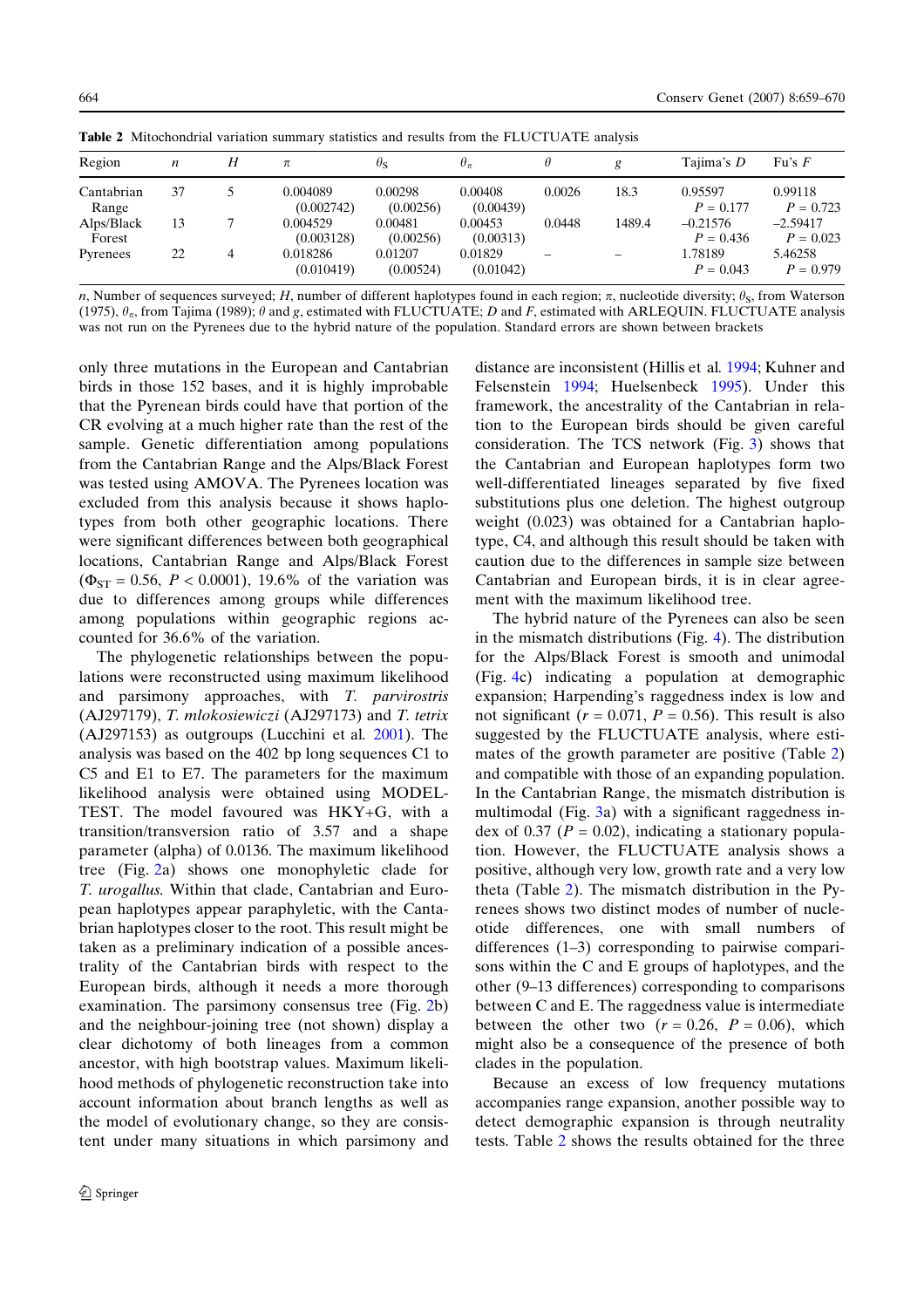



regions. Only the statistics corresponding to Alps/ Black Forest are negative, with a significant Fu's F. Thus the standard neutral model can be rejected for the Cantabrian Range and the Pyrenees but not for the Alps/Black Forest, and the observed patterns are concordant with the hypothesis of demo-



Fig. 3 Network obtained for the T. urogallus haplotypes using statistical parsimony. Circles represent haplotypes, with the area of the circle proportional to the frequency of the haplotype. Small black circles on the lines connecting haplotype circles indicate substitutions. We checked all other sequences published to date in GeneBank corresponding to Northern Europe and Russia, and all of them clusterize with clade E. We have excluded Pyrenean sequences because they were sequenced for only 250 bp

graphic expansion in this group and stability in the two others.

## Microsatellites

We investigated genetic variation diversity of all populations by analysing departures from Hardy– Weinberg distribution and linkage equilibrium. We did not find any evidence for linkage disequilibrium at any loci, but the Pyrenean  $(P = 0.0004)$ , and the Northern Alpine  $(P = 0.004)$  population showed a significant deviation from Hardy–Weinberg expecta-



Fig. 4 Mismatch distributions among haplotypes of Tetrao urogallus and their fit to the stepwise growth model according to ARLEQUIN (a) Cantabrian Range (402 bp sequences); (b) Pyrenees (250 bp sequences); (c) North and Central Europe (402 bp sequences)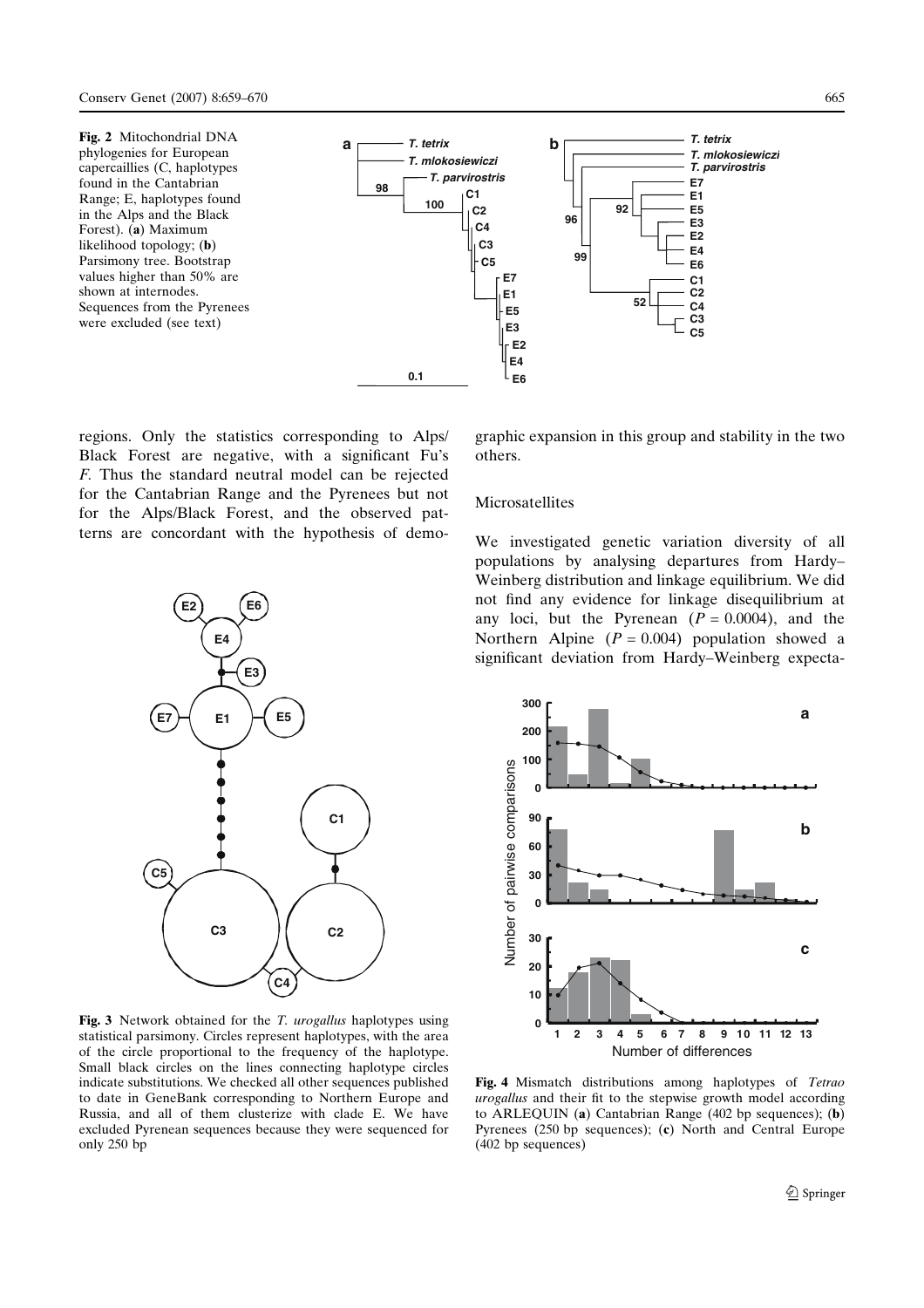tions ( $P = 0.007$ ). The lowest degree of heterozygosity, allelic richness and mean number of alleles were detected in the Cantabrian Range (Table 3). Pyrenean birds also displayed very low genetic diversity compared to Alpine and Boreal populations (Table 3). Pairwise population  $F_{ST}$  values ranged from 0.023 to 0.256 (Table 4) and were significant for all pairings even after Bonferroni adjustment. The highest  $F_{ST}$ values were found between the Cantabrian and the other populations indicating that birds from the Cantabrian Range are genetically the most distinct. The lowest values were found between populations from the Alpine metapopulation system.

A FCA was conducted using 126 specimens available from the Cantabrian Range  $(N = 20)$ , the Pyrenees  $(N = 16)$  and the Alps (North,  $N = 32$ ; East,  $N = 36$ ; South,  $N = 22$ ), since these are the neighbour populations for which we had reasonably high sample sizes (Fig. 5). The first axis of the FCA explains 7.0% of the variation and the second explains 5.2%. There is a clear cluster of points corresponding to the Cantabrian birds, and a second cluster corresponding to the European specimens. Individuals from the Pyrenees appear dispersed between both clades. This finding was also supported by our results of the assignment using STRUCTURE. For  $k = 2$ , all but one of the Pyrenean birds could be clearly assigned to one of two main clusters. Alpine birds could be attributed to one main cluster, whereas Cantabrian birds form a second cluster. When we classify Pyrenean individuals according to their mitochondrial haplotypes using STRUC-TURE, all mitochondrial clade E individuals but one are found within the left side of the E group. However, half of the mitochondrial clade C individuals appear within the C cluster, while the other half appear mixed with the E cluster.

Our bottleneck analysis revealed evidence for recent contraction of population size only in the Cantabrian population (mode of allele sizes shifted from the expected L-shaped distribution). All other populations did not show any sign of recent bottleneck events.

### **Discussion**

# Genetic differentiation

Our mtDNA analysis reveals the existence of two clearly distinct capercaillie clades in Western Europe. Drovetski (2003) estimated mutation rates for the grouse control region to be 7.23% per million years based on a molecular clock calibrated with the fossil record. According to these times, the 1.24% sequence divergence found between the Cantabrian and the European clades would correspond to an isolation time of 171,000 years. This genetic difference matches those observed in morphology and ecology between the Cantabrian and all other capercaillie populations. Cantabrian capercaillies have a lighter colour and smaller beak and they are the only subspecies inhabiting pure deciduous forests (Castroviejo 1975). The absence of Cantabrian haplotypes from the Central, East and North European populations, and the existence of birds from both clades in the Pyrenees suggest that there is a contact zone in that range presumably dating from shortly after the end of the last glaciation around 9,000 years ago (Hewitt 2001). Moreover, it suggests the existence of at least two quaternary capercaillie refugia, one of them in the Iberian Peninsula, and the other presumably in the Italian Peninsula, the Balkans or further East. Several other taxa (Chorthippus parallelus, Erinaceus europaeus, Ursus arctos) have been shown to follow a similar biogeographical pattern (Hewitt 2000). A hybrid zone formed in the Pyrenees has been extensively described in the grasshopper Chorthippus parallelus (Butlin and Hewitt 1985; Cooper et al. 1995), as the result of secondary contact between expanding populations from Spain and the Balkans. In this case, mainland Europe was colonized by animals migrating from the Balkans, while the animals that survived in Spain did not expand Eastwards from the Pyrenees. Other examples of species that survived in refugia between the Pyrenees and the Cantabrian Range are the urodele Salamandra

| Population       | n   | R    | A    | $H_{\alpha}$ | $H_{\rm e}$ | $F_{\rm IS}$ |
|------------------|-----|------|------|--------------|-------------|--------------|
| Cantabrian Range | 20  | 2.45 | 2.62 | 0.36         | 0.36        | $-0.022$     |
| Pyrenees         | 16  | 3.25 | 3.37 | 0.48         | 0.53        | 0.091        |
| Alps N           | 130 | 4.84 | 7.13 | 0.72         | 0.70        | $-0.030$     |
| Alps S           | 36  | 4.59 | 5.88 | 0.71         | 0.71        | 0.000        |
| Alps E           | 47  | 4.75 | 6.37 | 0.64         | 0.65        | 0.011        |
| Archangelsk      | 44  | 4.68 | 6.00 | 0.72         | 0.72        | $-0.004$     |
| Jaroslawl        | 18  | 4.73 | 5.13 | 0.68         | 0.73        | 0.071        |

Table 3 Genetic diversity of capercaillie populations at 8 microsatellite loci

n, Number of individuals analysed; R, allelic richness; A, mean number of alleles per locus;  $H_0$ , mean observed heterozygosity;  $H_e$ , expected heterozygosity;  $F_{IS}$ , inbreeding coefficient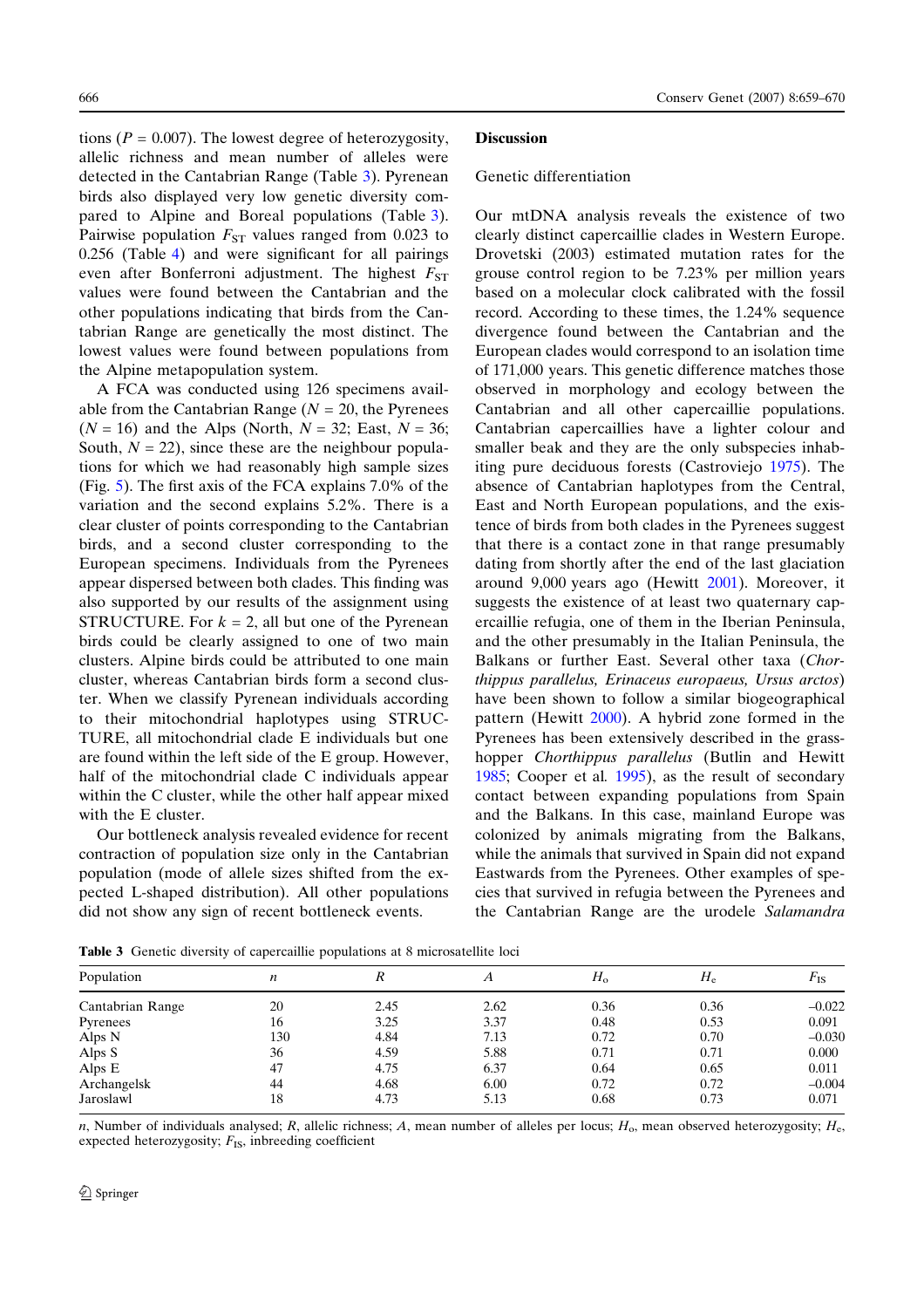|                  | Pyrenees | Alps N | Alps S | Alps SE | Archangelsk | Jaroslawl |
|------------------|----------|--------|--------|---------|-------------|-----------|
| Cantabrian Range | 0.159    | 0.187  | 0.213  | 0.166   | 0.256       | 0.229     |
| Pyrenees         |          | 0.121  | 0.121  | 0.103   | 0.156       | 0.122     |
| Alps N           |          |        | 0.029  | 0.037   | 0.099       | 0.102     |
| Alps S           |          |        |        | 0.022   | 0.108       | 0.098     |
| Alps E           |          |        |        |         | 0.127       | 0.134     |
| Archangelsk      |          |        |        |         |             | 0.027     |

**Table 4** Pairwise FST values for all population comparisons. All values are significant after Bonferroni correction  $(P < 0.05)$ . Indicative adjusted nominal level (0.05) for multiple comparisons is: 0.0024

salamandra (Alcobendas et al. 1996) and the lizard Lacerta vivipara (Guillaume et al. 2000). The capercaillie however, is the largest and most mobile animal that has been found with a likely Pyrenean contact zone suggesting that the post-glacial barrier represented by the lack of suitable habitat in the Pyrenean mountain chain and its coastal margins might have been sufficient to prevent Iberian populations of even large vertebrates from recolonizing Europe at the end of the last glaciation. This points to the possibility that Iberian populations of many animals may be genetically distinct from their northerly conspecifics, supporting the view that low latitude populations are important as hot spots for genetic differentiation (Hampe and Petit 2005) as shown by Martin and McKay (2004). An alternative explanation for the existence of both haplotypes in the Pyrenees might be that past reintroduction events using specimens from allochthonous populations. However, although unsuccessful attempts to reinforce the Pyrenean population



Fig. 5 Distribution of microsatellite allele frequencies shown as Factorial Correspondence Analysis scores. Alps, circles; Cantabrian Range, squares; Pyrenees, triangles. mtDNA clade C, black; mtDNA clade E, white. Ellipses include all individuals from each of the 3 population designations

were carried out in the Spanish side during the 1970's these used local birds and to our knowledge, no birds have been ever been introduced from other populations.

An interesting result is the disagreement between the most common C haplotype found in the Cantabrian Range and the one found in the Pyrenees. It is generally believed that populations at the edge of the refugial area will lead the expansion when the climate ameliorates, and long distance dispersers will rapidly fill new territories (Hewitt et al. 1989; Hewitt 1993). These dispersers are expected to contribute disproportionately to the genetic composition of the founded populations (Ibrahim et al. 1996), and so not all refugial diversity will be represented. This is even more important if refugia are structured into a number of smaller units (Gómez and Lunt 2006). Within this framework, it is possible to understand the finding of C4 as the most common haplotype in the Pyrenees if it arrived there as part of a leading edge colonization, whilst being lost or driven to low frequency in the Cantabrian Range as a consequence of a recent bottleneck. Furthermore, if the indications of ancestrality of the Cantabrian haplotypes are correct, the pre- and post-glacial scenario could be slightly different than the one proposed before. It is possible that Cantabrian-like haplotypes were broadly distributed in pre-glacial Europe, and that the distribution of these types was fragmented with the advance of the ice sheet. Cantabrian-like haplotypes could have survived in different Mediterranean refugia, with new European-like haplotypes originating in the Italian or Balkan refugia. When the surviving populations expanded during the warm periods, individuals carrying the derived European and the Cantabrian haplotypes met in the Pyrenees originating the contact zone. This scenario would explain the topology found with the maximum likelihood approach, and would predict the existence of Cantabrian-like haplotypes in the Balkans or Italy.

The microsatellite markers do not suggest the existence of any barrier to gene flow between haplotype classes in the Pyrenees although the population is not in Hardy–Weinberg equilibrium. Genetic variability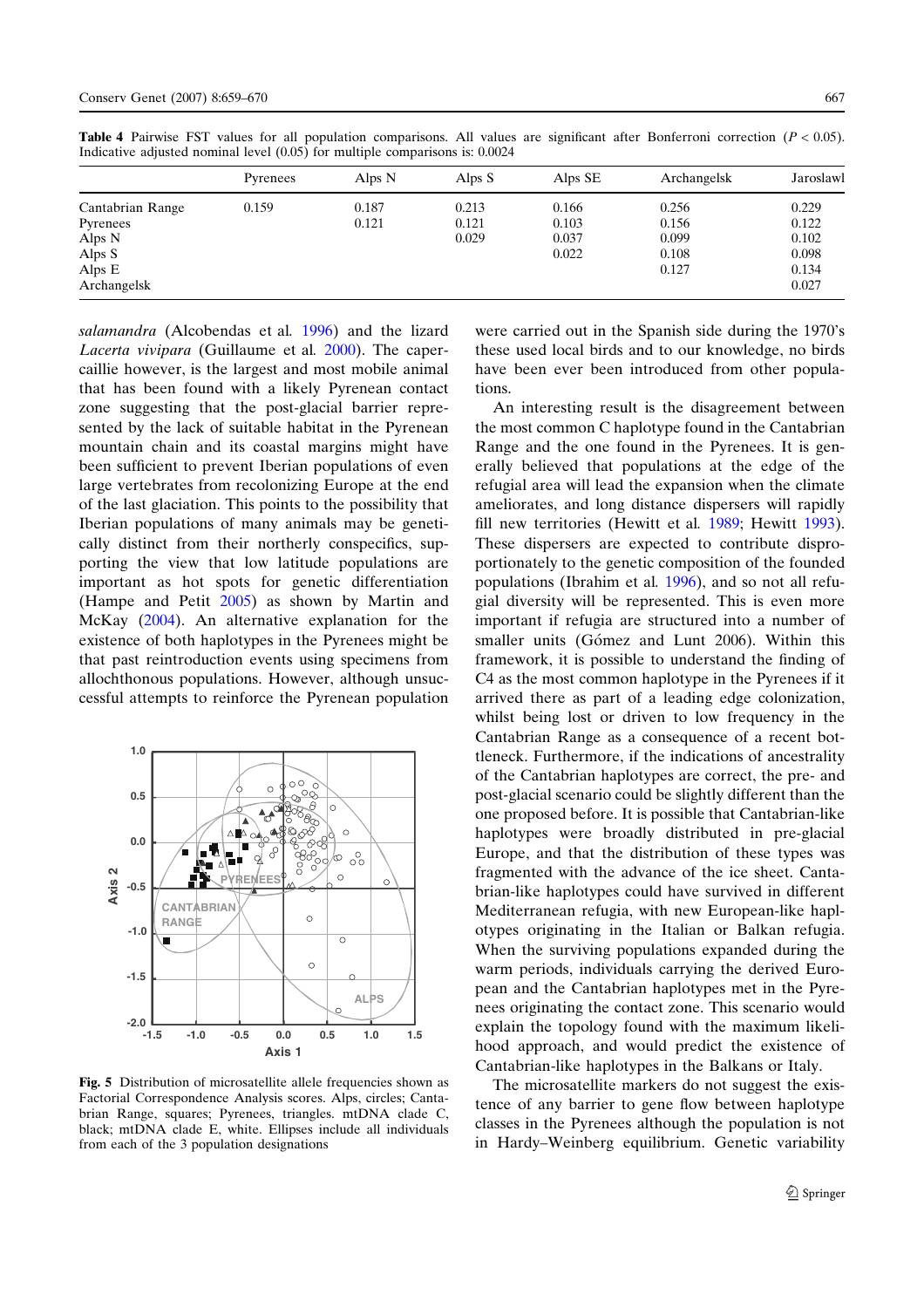levels are intermediate between those found in the Cantabrian Range and in the rest of Europe. Although the microsatellite analysis seems to indicate clinal variation in frequency across the range, it would be necessary to extend the mitochondrial characterization to populations to both sides of the Pyrenees in order to asses the clinal or sharp nature of the contact zone. FCA analysis shows most of the individuals with European mitochondrial type close to the European cluster, but this is not reciprocal for individuals with Cantabrian haplotypes. STRUCTURE analysis shows in many cases an equivocal assignment of C individuals to the E cluster and vice-versa. More exhaustive research is needed to elucidate the actual reproductive condition of the Pyrenean birds, which must include a broader geographic representation of the Pyrenean distribution of T. *urogallus*.

# Genetic diversity

Based on microsatellite allelic variation and heterozygosity we found extremely low genetic diversity of capercaillies within the Cantabrian Range. Diversity was lower than in previously studied populations (Segelbacher et al. 2003a) including Pyrenean and isolated central European populations. As well as being the most genetically depauperate, the Cantabrian population was also the most genetically distinct population in Europe. The low genetic diversity may be the result of long-term isolation of the Cantabrian population suggesting that the population has been very small for enough generations to mean that diversity has been lost through genetic drift, as has been suggested for small isolated populations of black grouse  $(T. \text{tetrix})$ (Höglund et al. submitted).

Differences between Cantabrian and other European populations reside in the frequency of different alleles, but we have not found any exclusive allele for any of the two groups. In this context, the population in the Pyrenees shows intermediate frequency values between populations to the east and to the west, suggesting that it has mixed ancestry, either historically, or because it is currently a contact zone between divergent clades from the Iberian peninsula and from elsewhere in Europe.

Mitochondrial DNA shows very similar nucleotide diversity in the Cantabrian and the Alps/Black Forest populations, although haplotype frequencies are very different. This result is not all surprising, even when microsatellite frequencies indicate very low diversity of Cantabrian populations compared with European populations, the similar levels of mitochondrial diversity could be indicating the persistence of ancestral polymorphisms, which have not yet been affected by population decline.

In the Cantabrian Range we found only five haplotypes in a sample of 37 birds, two of which are unique. Six out of nine locations sampled revealed only one haplotype, two had two different haplotypes and the last location had four haplotypes. Populations in Europe included 13 specimens from three locations in the Alps, which had two, three and four different haplotypes, and one location with one haplotype in the Black Forest. The shape of the individual networks (Fig. 3) is clearly different, the Alps/Black forest network indicates a population in expansion, as it is also shown by the mismatch and the FLUCTUATE analysis. Fu's  $F$ , which is very sensitive to population demographic expansion, is also significant (Table 2). On the other hand, the Cantabrian network suggests a stationary or declining population, with few and frequent haplotypes. The multimodal mismatch distribution (Fig. 4a) also indicates that this population is in a demographic equilibrium although this analysis cannot distinguish between equilibrium and decline, and it seems more likely that the Cantabrian population is actually decreasing its effective population size or has gone to a recent bottleneck, as indicated by microsatellites.

#### Implications for conservation

Our results clearly demonstrate that the Cantabrian capercaillie qualifies to be considered as an Evolutionarily Significant Unit (Moritz 2002). The combination of genetic data with the available information on recent population trends and distribution changes (Obeso 2003) suggests that its present status should be defined as critical. In addition to its interest as an 'umbrella' or 'indicator' species (Suter et al. 2002; Pakkala et al. 2003), there are strong social and political factors acting at a regional scale that confer to the capercaillie a key role in the overall conservation of the Cantabrian Range. Despite the existence of abundant legislation for the protection of a number of other endangered species, only capercaillie and brown bear carry any weight in assessing the impact of human activities in natural environments in this area. The extinction of capercaillie in the Eastern parts of the Cantabrian Range has already started to be used by developers to argue that there is no longer any need to conserve their former habitats. Because the whole area inhabited by the population during the 70's is below the minimum area established by the IUCN to confer a population the status of endangered, it is essential that conservation measures be extended to that whole area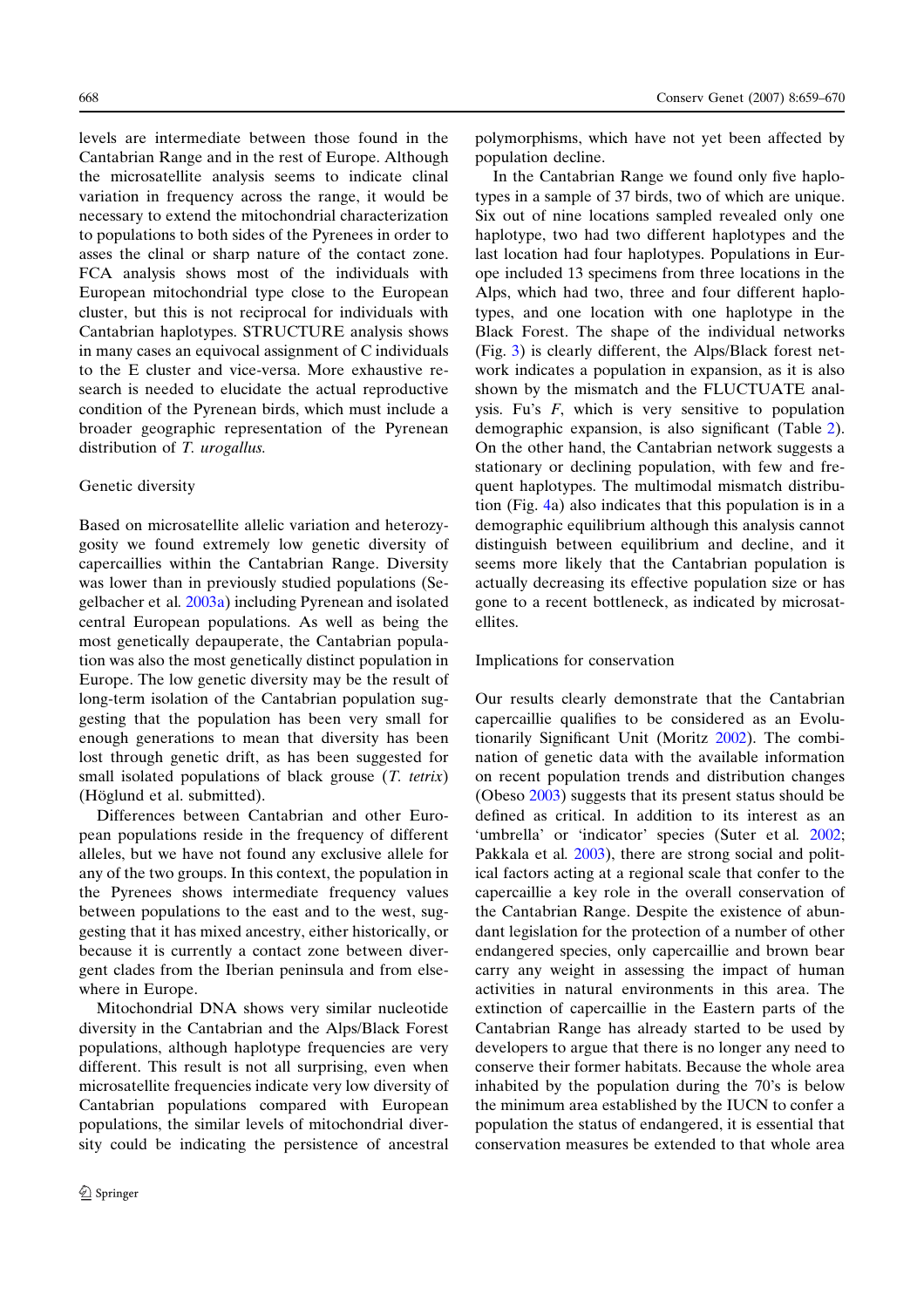if any serious recovery plan is to be developed. Therefore, action to protect this population should be started urgently.

There are several important remarks for conservation that can be inferred from the phylogenetic and population genetics analyses. The Cantabrian capercaillie belongs to a group that is genetically distinct from those living beyond the Pyrenees, so non-local birds should never be used if any translocation is planned. Part of the Pyrenean population might be suitable for genetic exchange, but further research is essential before that possibility can be accepted. The low genetic variability and heterozygosity might be a consequence of population fragmentation and inbreeding, two important factors driving extinction processes (Brook et al. 2002; Reed 2004). Thus, the geographical distribution of genetic variability should be urgently assessed, and the population should be managed accordingly to minimize further allelic losses that could reduce the viability of the population (for instance, translocation of birds or eggs if inbreeding depression is detected). Identification of source and sink areas is essential in making decisions about any possible translocation. Action aiming to reduce the risks derived from genetic impoverishment will be a waste of resources unless the causes of decline are identified and corrected.

Acknowledgements We thank to all who provided feathers (Angel Nuño, Luis Fernández, J. Manuel Carral and L.A. Álvarez Usategui) and to Félix González Álvarez by supplying us with the figure maps. R. Rodríguez-Muñoz is supported by a fellowship from the Leverhulme Trust (F/00122/T). T. Tregenza is supported by a Royal Society Fellowship and the European Social Fund. G. Segelbacher received a fellowship from the Max Planck Society. P. Mirol is a fellow of the National Research Council in Argentina. We are grateful to two reviewers for valuable comments on an earlier version of this manuscript.

### References

- Alcobendas M, Dopazo H, Alberch P (1996) Geographic variation in allozymes of populations of Salamandra salamandra (Amphibia: Urodela) exhibiting distinct reproductive modes. J Evol Biol 9:83–102
- Avise JC, Walker D (1998) Pleistocene phylogeographic effects on avian population and the speciation process. Proc R Soc B 265:457–463
- Barraclough TG, Nee S (2001) Phylogenetics and speciation. Trends Ecol Evol 16:391–399
- Belkhir K, Borsa P, Chikhi L, Raufaste N, Bonhomme F (2004) GENETIX, logiciel sous Windows TM pour la génétique des populations. Laboratoire Génome, Populations, Interactions, CNRS UMR 5000, Université de Montpellier II, Montpellier
- Brook BW, Tonkyn DW, O'Grady JJ, Frankham R (2002) Contribution of inbreeding to extinction risk in threatened species. Conserv Ecol 6:16
- Butlin RK, Ferris C, Gosalvez J, Hewitt GM, Ritchie MG (1992) Broad-scale mapping of a hybrid zone between subspecies of Chorthippus parallelus (orthoptera, acrididae). Ecol Entomol 17:359–362
- Butlin RK, Hewitt GM (1985) A hybrid zone between Chorthippus parallelus parallelus and Chorthippus parallelus erythropus (Orthoptera, Acrididae) – behavioural characters. Biol J Linn Soc 26:287–299
- Castroviejo J (1967) Eine neue auerhuhnrasse von der Iberisschen Halbinsel. J Ornithol 108:220–221
- Castroviejo J (1975) El urogallo en España. Consejo Superior de Investigaciones Científicas, Madrid
- Castroviejo J, Delibes M, García Dory MA, Garzón J, Junco E (1974) Censo de urogallos cantábricos (Tetrao urogallus cantabricus). Asturnatura 2:53–74
- Clement M, Posada D, Crandall KA (2000) TCS: a computer program to estimate gene genealogies. Mol Ecol 9:1657– 1659
- Cooper SJB, Ibrahim KM, Hewitt GM (1995) Postglacial expansion and genome subdivision in the European grasshopper Chorthippus parallelus. Mol Ecol 4:49–60
- Cornuet J, Luikart G (1996) Description and power analysis of two tests for detecting recent population bottlenecks from allele frequency data. Genetics 144:2001–2014
- de Juana E (1994) Tetraonidae. In: del Hoyo J, Elliott A, Sargatal J (eds) Handbook of the birds of the world. New world vultures to guineafowl. Lynx Edicions, Barcelona, pp 376–411
- Drovetski SV (2003) Plio-Pleistocene climatic oscilations, Hjolartic biogeography and speciation in an avian submamily. J Biogeogr 30:1173–1181
- Emerson BC, Paradis E, Thébaud C (2001) Revealing the demographic histories of species using DNA sequences. Trends Ecol Evol 16:707–716
- Fu Y (1997) Statistical tests of neutrality of mutations against population growth, hitchhiking and background selection. Genetics 147:915–925
- Fumihito A, Miyake T, Takada M, Ohno S, Kondo N (1995) The genetic link between the Chinese bamboo partridge (Bombusicola thoracica) and the chicken and junglefowls of the genus Gallus. Proc Natl Acad Sci USA 92:11053–11056
- García Antón M, Franco Múgica F, Maldonado J, Morla Juaristi C, Sainz Ollero H (1997) New data concerning the evolution of the vegetation in Lillo pinewood (León, Spain). J Biogeogr 24:929–934
- Gómez A, Lunt DH (2006) Refugia within refugia: patterns of phylogeographic concordance in the Iberian Peninsula. In: Weiss S, Ferrand N (eds) Phylogeography in Southern European refugia: evolutionary perspectives on the origins and conservation of european biodiversity, Kluwer Academic Publishers, Dordrecht, The Netherlands, pp 155–188
- Goudet J (2001) FSTAT, A Program to Estimate and Test Gene Diversities and Fixation Indices
- Guillaume GP, Heulin B, Arrayago MJ, Bea A, Braña F (2000) Refuge areas and suture zones in the Pyrenean and Cantabrian regions: geographic variation of the female MPI sex-linked alleles among aviparous populations of the lizard Lacerta (Zootoca) vivipara. Ecography 23:3–10
- Hampe A, Petit RJ (2005) Conserving biodiversity under climate change: the rear edge matters. Ecol Lett 8:461–467
- Hewitt G (2000) The genetic legacy of the quaternary ice ages. Nature 405:907–913
- Hewitt GM (1993) Postglacial distribution and species substructure: lessons from pollen, insects and hybrid zones. In: Lees DR, Edwards D (eds) Evolutionary patterns and processes. Academic Press, London, pp 97–123